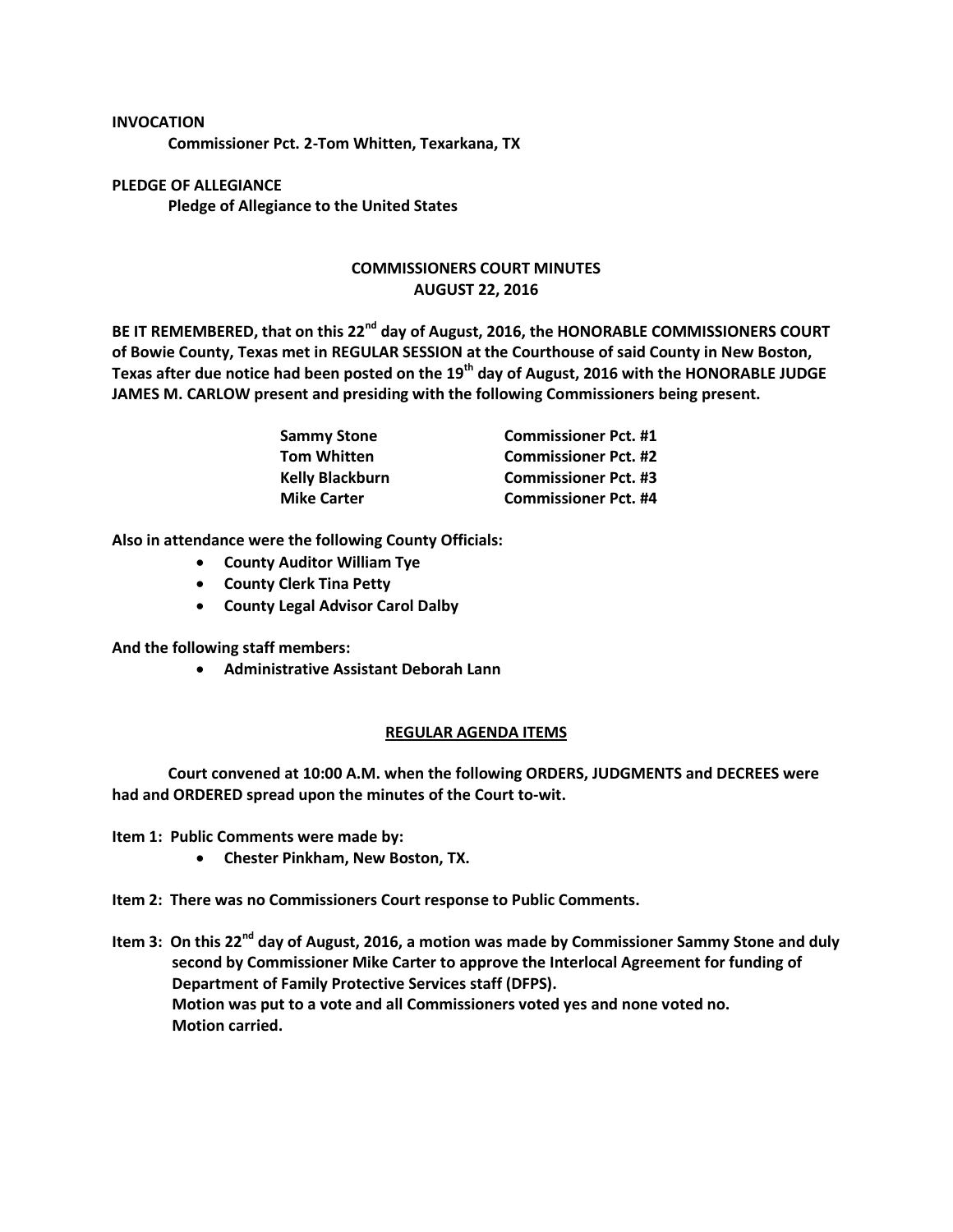- **Item 4: On this 22nd day of August, 2016, a motion was made by Judge Carlow and duly second by Commissioner Kelly Blackburn to approve the counter offer extended to the citizens salary Committee. Motion was put to a vote and all Commissioners voted yes and none voted no. Motion carried.**
- **Item 5: On this 22nd day of August, 2016, a motion was made by Commissioner Mike Carter and duly second by Commissioner Tom Whitten to accept the fee schedule for the year 2016-2017 and make effective January 1, 2017 (Sheriff's and Constables' fees). Motion was put to a vote and all Commissioners voted yes and none voted no. Motion carried.**
- **Item 6: On this 22nd day of August, 2016, a motion was made by Commissioner Mike Carter and duly second by Commissioner Sammy Stone to appoint Election Judges and Central Counting Personnel. Motion was put to a vote and all Commissioners voted yes and none voted no. Motion carried.**
- **Item 7: On this 22nd day of August, 2016, a motion was made by Commissioner Tom Whitten and duly second by Commissioner Kelly Blackburn to declare a 2007 Dodge Charger as surplus. Motion was put to a vote and all Commissioners voted yes and none voted no. Motion carried.**
- **Item 8: On this 22nd day of August, 2016, a motion was made by Commissioner Mike Carter and duly second by Commissioner Kelly Blackburn to set the dates for public hearings for the 2016- 2017 budget.** 
	- **Tuesday, September 6, 2016 at 10:00 A.M.**
	- **Monday, September 12, 2016 at 10:00 A.M.**

**Motion was put to a vote and all Commissioners voted yes and none voted no. Motion carried.**

**Item 9: On this 22nd day of August, 2016, a motion was made by Commissioner Sammy Stone and duly second by Commissioner Tom Whitten to approve the State Case Registry and Local Customer Service Cooperative Agreement between the Office of the Attorney General and Bowie County.**

**Motion was put to a vote and all Commissioners voted yes and none voted no. Motion carried.**

**Item 10: On this 22nd day of August, 2016, a motion was made by Commissioner Kelly Blackburn and duly second by Commissioner Mike Carter to approve the Treasurer's Monthly Report. Motion was put to a vote and all Commissioners voted yes and none voted no. Motion carried.**

**Item 11: There was no budget adjustment (line item transfers).**